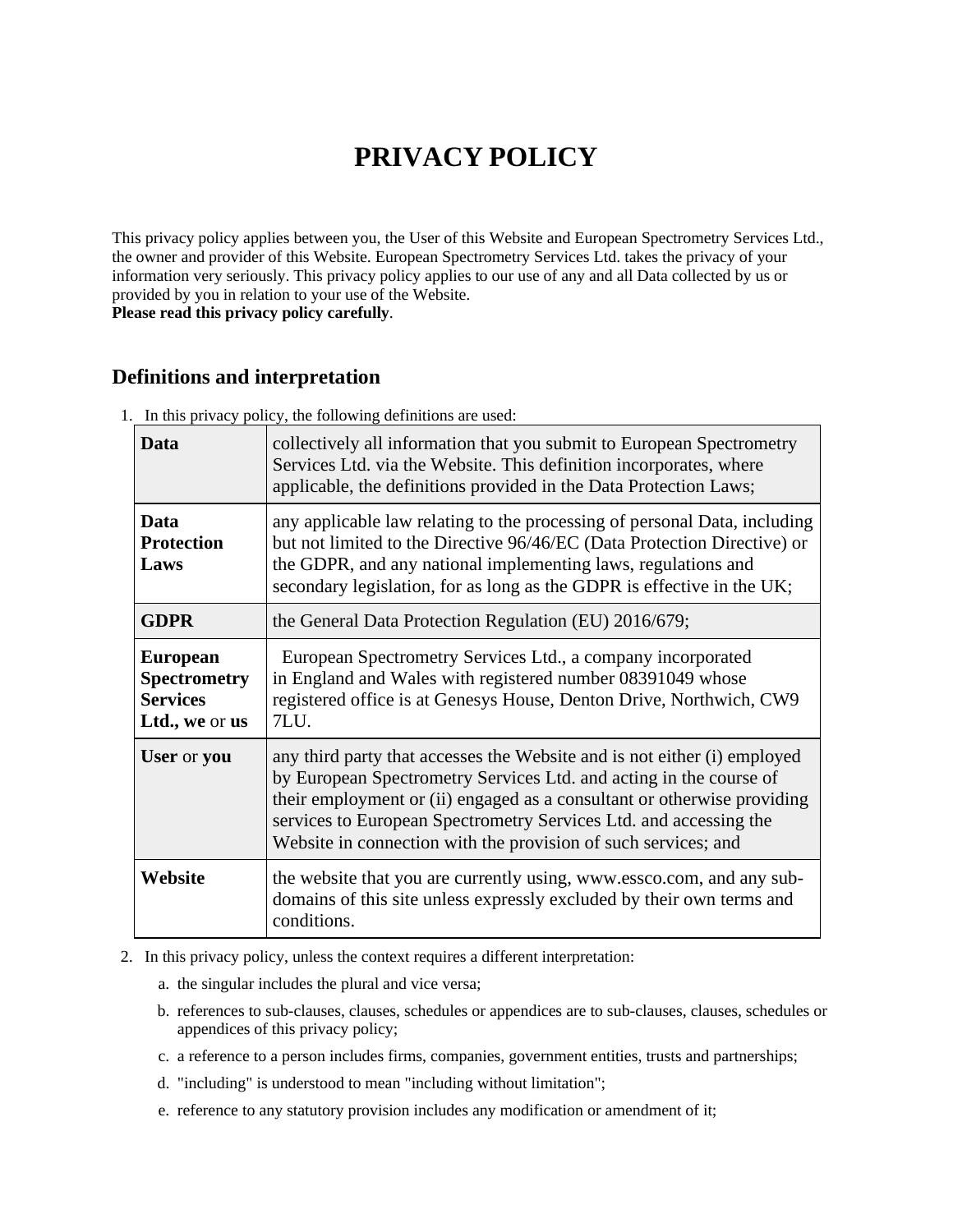f. the headings and sub-headings do not form part of this privacy policy.

#### **Scope of this privacy policy**

- 3. This privacy policy applies only to the actions of European Spectrometry Services Ltd. and Users with respect to this Website. It does not extend to any websites that can be accessed from this Website including, but not limited to, any links we may provide to social media websites.
- 4. For purposes of the applicable Data Protection Laws, European Spectrometry Services Ltd. is the "data controller". This means that European Spectrometry Services Ltd. determines the purposes for which, and the manner in which, your Data is processed.

#### **Data collected**

- 5. We may collect the following Data, which includes personal Data, from you:
	- a. name;
	- b. contact Information such as email addresses and telephone numbers;
	- c. the company you are employed by;

in each case, in accordance with this privacy policy.

#### **How we collect Data**

- 6. We collect Data in the following ways:
	- a. data is given to us by you ; and
	- b. data is collected automatically.

#### **Data that is given to us by you**

- 7. European Spectrometry Services Ltd. will collect your Data in a number of ways, for example:
	- a. when you contact us through the Website, by telephone, post, e-mail or through any other means;
	- b. when you elect to receive marketing communications from us;
	- c. when a user provides contact information so the company can contact the user;

in each case, in accordance with this privacy policy.

#### **Data that is collected automatically**

- 8. To the extent that you access the Website, we will collect your Data automatically, for example:
	- a. we automatically collect some information about your visit to the Website. This information helps us to make improvements to Website content and navigation, and includes your IP address, the date, times and frequency with which you access the Website and the way you use and interact with its content.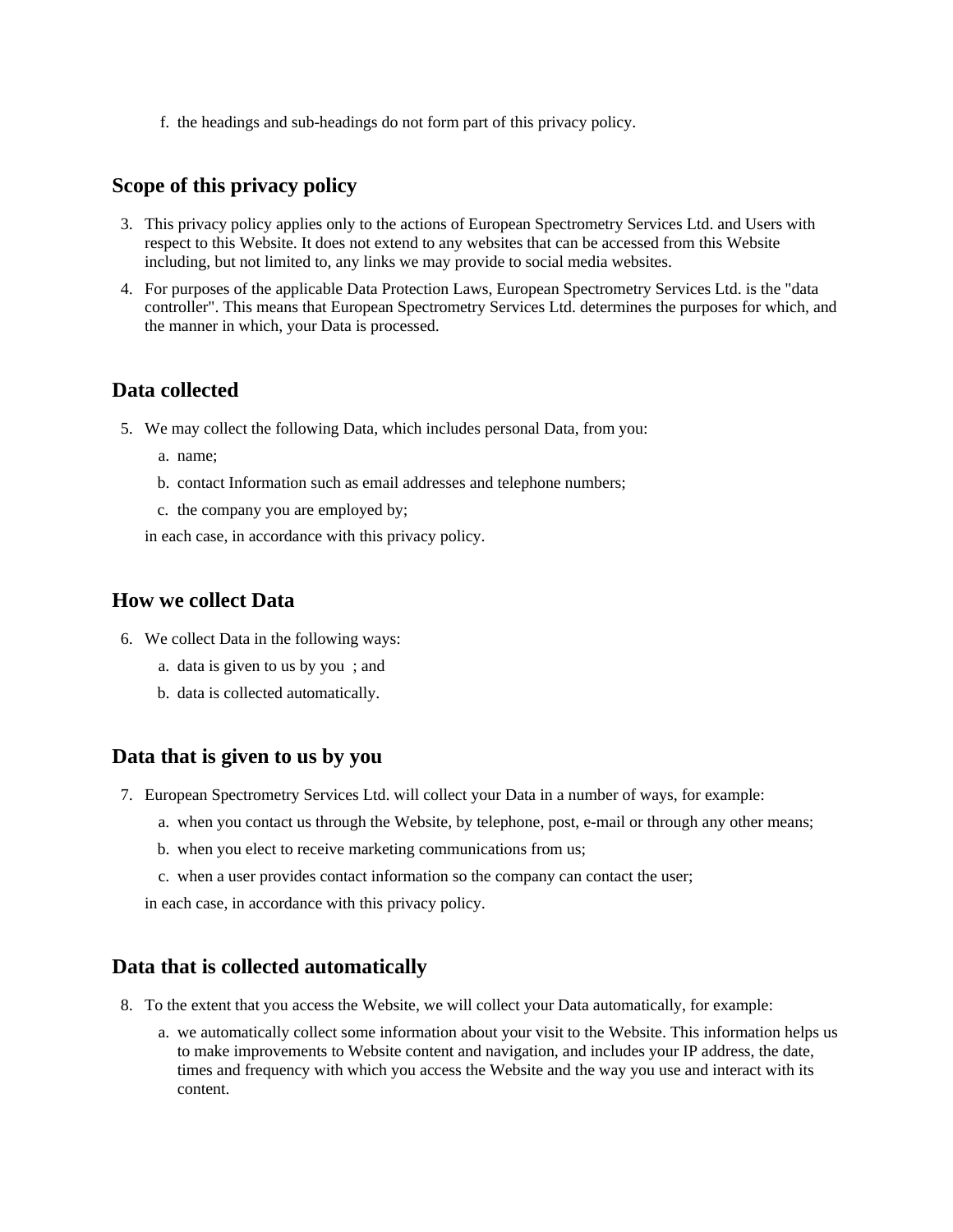## **Our use of Data**

- 9. Any or all of the above Data may be required by us from time to time in order to provide you with the best possible service and experience when using our Website. Specifically, Data may be used by us for the following reasons:
	- a. internal record keeping;
	- b. transmission by email of marketing materials that may be of interest to you;
	- c. contact for market research purposes which may be done using email, telephone, fax or mail. Such information may be used to customise or update the Website;
	- d. to be used to contact anyone who submitted their contact information;

in each case, in accordance with this privacy policy.

- 10. We may use your Data for the above purposes if we deem it necessary to do so for our legitimate interests. If you are not satisfied with this, you have the right to object in certain circumstances (see the section headed "Your rights" below).
- 11. For the delivery of direct marketing to you via e-mail, we'll need your consent, whether via an opt-in or soft-opt-in:
	- a. soft opt-in consent is a specific type of consent which applies when you have previously engaged with us (for example, you contact us to ask us for more details about a particular product/service, and we are marketing similar products/services). Under "soft opt-in" consent, we will take your consent as given unless you opt-out.
	- b. for other types of e-marketing, we are required to obtain your explicit consent; that is, you need to take positive and affirmative action when consenting by, for example, checking a tick box that we'll provide.
	- c. if you are not satisfied about our approach to marketing, you have the right to withdraw consent at any time. To find out how to withdraw your consent, see the section headed "Your rights" below.

### **Keeping Data secure**

- 12. We will use technical and organisational measures to safeguard your Data, for example:
	- a. access to your account is controlled by a password and a user name that is unique to you.
	- b. we store your Data on secure servers.
- 13. Technical and organisational measures include measures to deal with any suspected data breach. If you suspect any misuse or loss or unauthorised access to your Data, please let us know immediately by contacting us via this e-mail address: admin@essco.com.
- 14. If you want detailed information from Get Safe Online on how to protect your information and your computers and devices against fraud, identity theft, viruses and many other online problems, please visit www.getsafeonline.org. Get Safe Online is supported by HM Government and leading businesses.

### **Data retention**

15. Unless a longer retention period is required or permitted by law, we will only hold your Data on our systems for the period necessary to fulfil the purposes outlined in this privacy policy or until you request that the Data be deleted.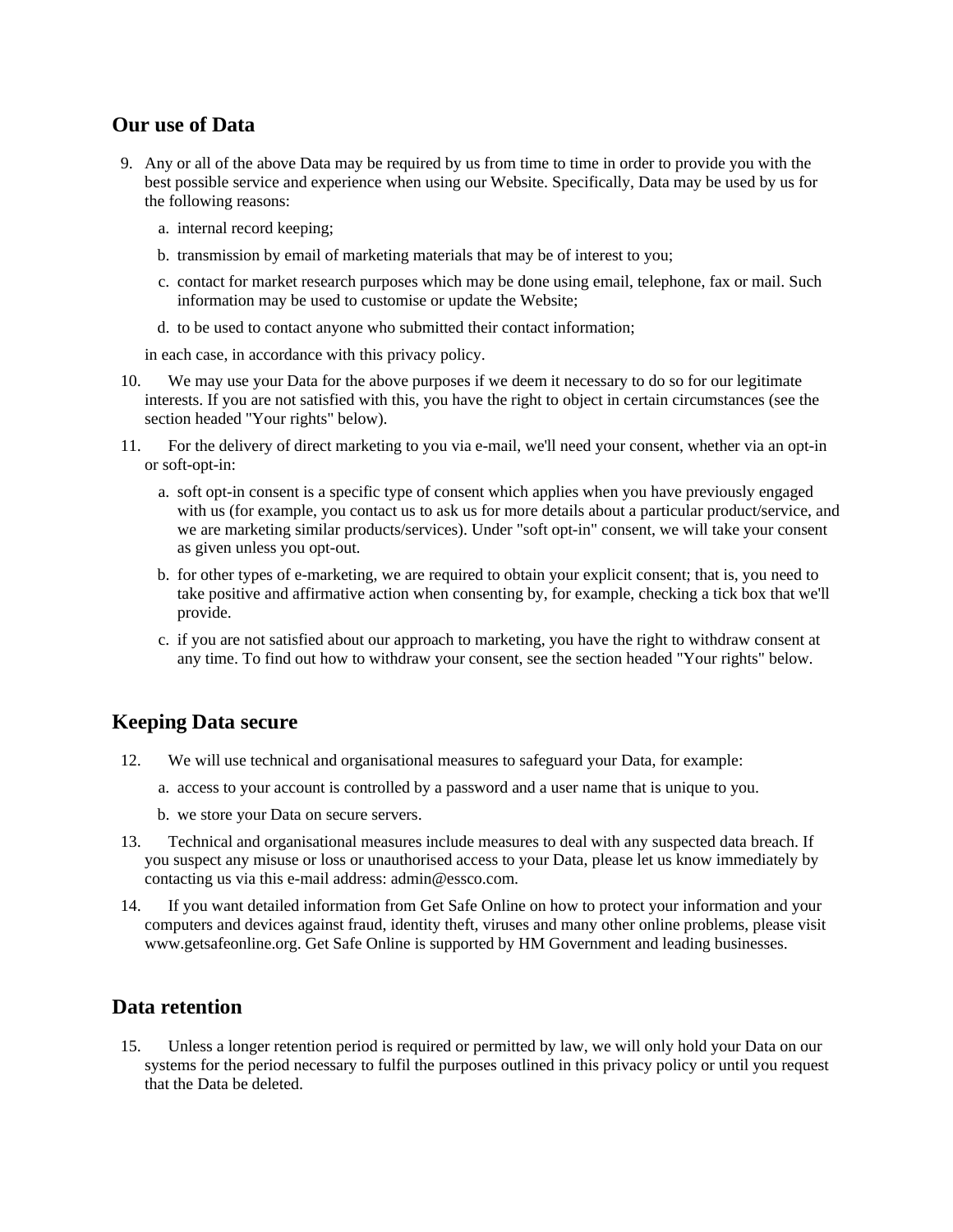16. Even if we delete your Data, it may persist on backup or archival media for legal, tax or regulatory purposes.

# **Your rights**

- 17. You have the following rights in relation to your Data:
	- a. **Right to access** the right to request (i) copies of the information we hold about you at any time, or (ii) that we modify, update or delete such information. If we provide you with access to the information we hold about you, we will not charge you for this, unless your request is "manifestly unfounded or excessive." Where we are legally permitted to do so, we may refuse your request. If we refuse your request, we will tell you the reasons why.
	- b. **Right to correct** the right to have your Data rectified if it is inaccurate or incomplete.
	- c. **Right to erase** the right to request that we delete or remove your Data from our systems.
	- d. **Right to restrict our use of your Data** the right to "block" us from using your Data or limit the way in which we can use it.
	- e. **Right to data portability** the right to request that we move, copy or transfer your Data.
	- f. **Right to object** the right to object to our use of your Data including where we use it for our legitimate interests.
- 18. To make enquiries, exercise any of your rights set out above, or withdraw your consent to the processing of your Data (where consent is our legal basis for processing your Data), please contact us via this e-mail address: info@essco.com.
- 19. If you are not satisfied with the way a complaint you make in relation to your Data is handled by us, you may be able to refer your complaint to the relevant data protection authority. For the UK, this is the Information Commissioner's Office (ICO). The ICO's contact details can be found on their website at https://ico.org.uk/.
- 20. It is important that the Data we hold about you is accurate and current. Please keep us informed if your Data changes during the period for which we hold it.

# **Links to other websites**

21. This Website may, from time to time, provide links to other websites. We have no control over such websites and are not responsible for the content of these websites. This privacy policy does not extend to your use of such websites. You are advised to read the privacy policy or statement of other websites prior to using them.

### **Changes of business ownership and control**

- 22. European Spectrometry Services Ltd. may, from time to time, expand or reduce our business and this may involve the sale and/or the transfer of control of all or part of European Spectrometry Services Ltd.. Data provided by Users will, where it is relevant to any part of our business so transferred, be transferred along with that part and the new owner or newly controlling party will, under the terms of this privacy policy, be permitted to use the Data for the purposes for which it was originally supplied to us.
- 23. We may also disclose Data to a prospective purchaser of our business or any part of it.
- 24. In the above instances, we will take steps with the aim of ensuring your privacy is protected.